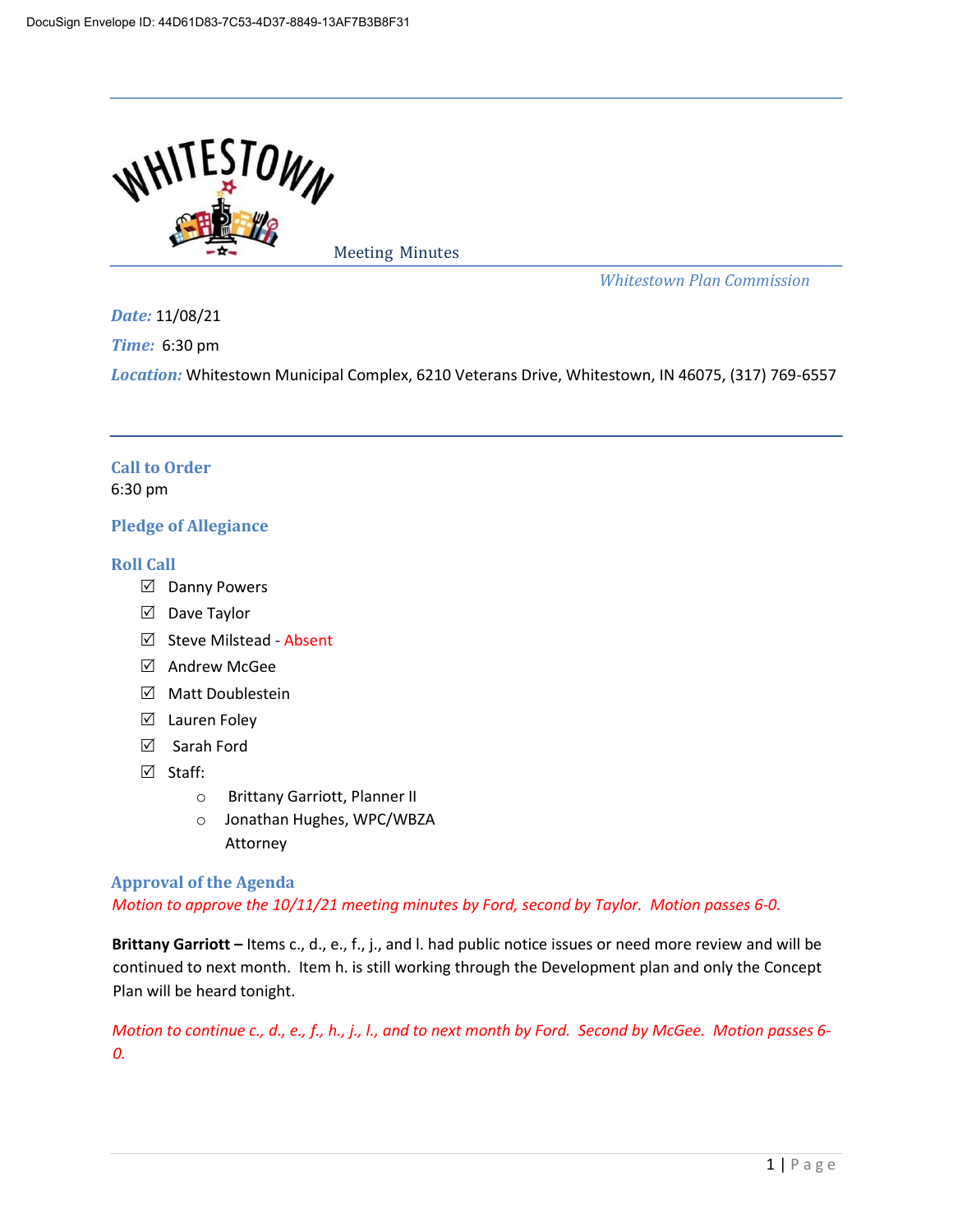# **Public Comments for Items Not on Agenda N/A**

**Not on the Agenda N/A** 

**Presentations N/A** 

**Unfinished Business N/A** 

**New Business (Public Hearing)**

### **a. PC21-040-DP Hussey Mayfield Public Library**

- **i. Hannah Fleck –** JQOL Presenting Development Plan for a 22,000 square foot library to be located at 6310 Albert S White Dr.
- **ii. Brittany Garriott** Staff Report Staff is providing a favorable recommendation for this development plan.
- **iii. Jonathan Hughes –** This was delayed last month for BZA variance hearing that was heard last week.
- **iv.** Sarah Ford That variance was approved?
- **v. Jonathan Hughes –** Yes, they are requesting more parking spaces than allowed by the UDO, it was approved for 101 parking spaces.

## *Motion to approve the Development Plan by McGee. Second by Powers. Motion passes 6-0.*

## **b. PC21-042-PP Walker Square Commercial**

- **i.** Matt Maple HWC Engineering 135 N Pennsylvania Avenue, Indianapolis Presenting primary plat to split fifteen acres into three separate lots.
- **ii. Brittany Garriott** Staff Report Staff is providing a favorable recommendation for this primary plat with one condition that the asphalt walking path needs to be extended to ten feet.
- **iii. John Ptacek –** 4203 Gordman Dr Would like to know what will be going on these plats. Asked WPC not to vote until they know what they will be building.
- **iv. Ron Gable -** 4101 Gordman Dr Home backs up to this lot. Asked what will separate his home from the development.
- **v. Jim Guerin** 4183 Gordman Dr Home backs up to lot, would like more information in what will be going there.
- **vi. Matt Maple –** At this time we are not prepared with Concept and development plans, at that time we will follow the requirements of the UDO for our GB zoning.
- vii. **Myron El –** 4201 Gordman Dr Asked why we do not know what will be going there before it will be voted on. Stated that there was a video out tot the public about a park and fire station, but there was no info given about that tonight.
- **viii. Matt Doublestein –** This is only to subdivide the land, which is all that is before us currently for consideration.
- **ix. Sarah Ford –** This is standard protocol. This was rezoned in 2000 as General Business and went over possible uses in this zoning from the staff report. Will ensure they are going by all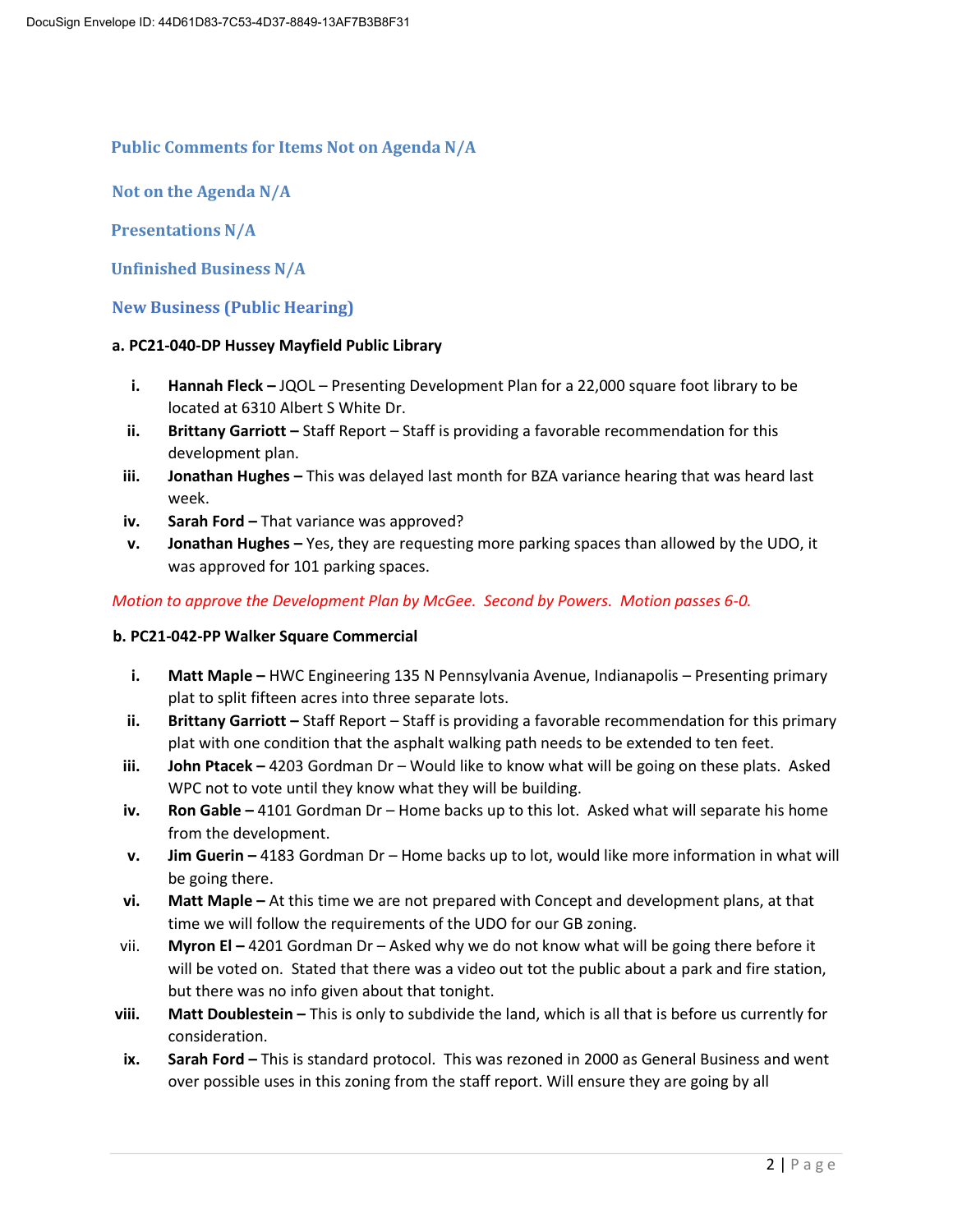standards, but we are not in a position to turn anything down that fits into General Business zoning.

- **x. Andrew McGee –** As mentioned in staff report there are some restrictions. Rezone conditions prohibited gas station, hotel/motel, gun club, and liquor store among other uses.
- **xi. Sarah Ford –** Sometimes it is hard to know before it is developed. As long as they are within the allowed use, they are allowed.
- **xii. Matt Doublestein –** Do you know the information on the buffer?
- **xiii. Brittany Garriott** They have a couple of options based on the UDO. A landscape buffer of up to fifteen feet wide. Fencing or a berm with vegetation. This would be considered at CP and DP, their landscape plan.
- **xiv. Matt Doublestein –** Can you please describe the condition in your staff report?
- **xv. Danny Powers –** The thoroughfare plan shows 10 ft path, and their plans only had an 8 ft path. We are asking for it to be widened.
- **xvi. Matt Doublestein –** Is that a problem for the petitioner?
- **xvii. Matt Maple –** No it is not a problem; we agree to that.

*Motion to approve with the condition that the walking path is ten feet wide. Second by Ford. Motion passes 6-0.*

## **g. PC21-049-CP Poplar Pediatric Dentistry**

- **i. Jonathan Pasyk** Civil and Environmental consultants, inc. for Poplar Pediatric going to be located at 4736 S Main Street. Going to be a 7,200 Square foot building on 5.4 acres for a pediatric dentist office. It has been rezoned to Local Business. The owners are here to answer any questions.
- ii. **Brittany Garriott –** Staff Report Staff is providing a favorable recommendation for this concept plan.
- **iii. Laura Aguillon –** via zoom 6128 Hardwick Dr It is shown as two-stories. Is that allowed in the UDO, and can you give me other examples of where this is allowed? There was discussion at the rezone about improvements to this intersection. Could those improvements be a condition for approval?
- **iv. Jonathan Pasyk –** The second floor is for office use. It is approx. 2,000 square feet for office use, primary operations will be on the main floor.
- **v. Matt Doublestein –** A site that comes to my mind id the Zionsville Country Vet.
- vi. **Brittany Garriott –** Yes, it is within the PUD. We do not have a lot of businesses that are LB, but this is a unique office that resembles a home with quality materials that fits into the area.
- vii. **Danny Powers –** We asked engineers in October to start the footprint for the roundabout permit. We are working as quickly as we can to work out what the right of way and utilities will look like.
- viii. Matt Doublestein We will see more info at the development plan.
- **ix. Danny Powers** Correct.
- **x. Sarah Ford –** One of our main concerns was this intersection.
- **xi. Danny Powers –** yes, it is becoming a much busier intersection. There is a lot to consider, and we want to make sure we get this right and will still be working in 20 years down the road.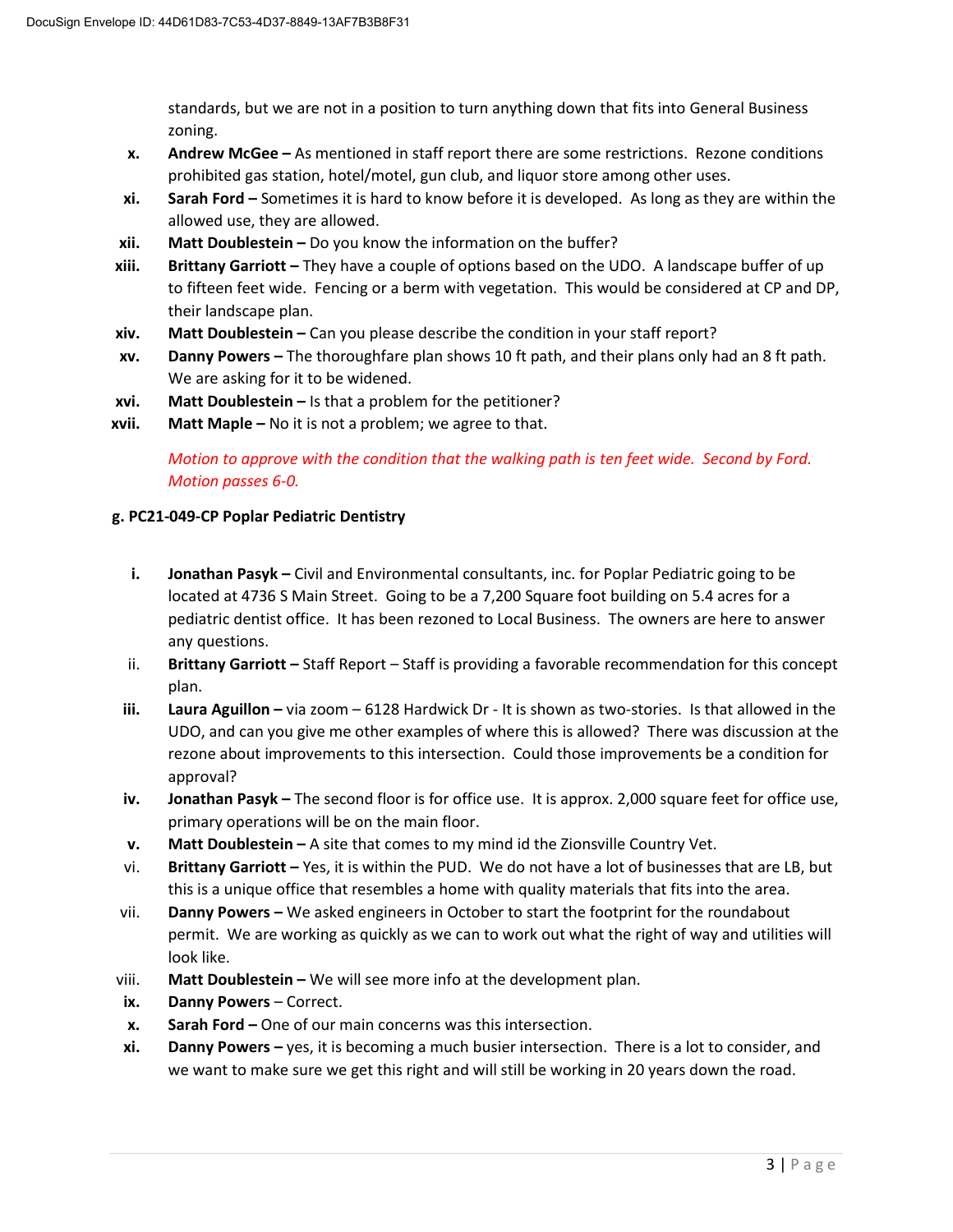- **xii.** Sarah Ford The two-story is not outside of the rules?
- xiii. **Brittany Garriott –** It is not.

*Motion to approve Ford. Second by McGee. Motion passes 6-0.*

### **i. PC21-051-CP Shoppes at Anson Outlot 3**

- **i. Chad James -** HWC Engineering 135 W Pennsylvania St Proposing 5,000 square foot retail on Outlot 3 East of Koto.
- **ii.** Brittany Garriott Staff Report Staff is providing favorable recommendation for Outlot 3.
- **iii. Sarah Ford –** Been there level for a while.

*Motion to approve by Ford. Second by McGee. Motion passes 6-0.*

### **k. PC21-053-CP Shoppes at Anson Outlot 4**

- **i. Chad James** Presenting for Outlot 4 which is East of Outlot 3 for 7,400 square feet of retail.
- **ii. Brittany Garriott** Staff Report Staff is providing a favorable recommendation for proposed restaurant retail use on .93 acres.
- **iii. Sarah Ford** We get questions about what is going to go into these. Can you tell me about what falls within retail use?
- **iv. Chad James –** I cannot specifically say, there is a drive thru on Outlot 4.

*Motion to approve by McGee. Second by Powers. Motion passes 6-0.*

### **m. PC21-055-TA Text Amendments to the Whitestown Unified Development Ordinance**

- **i. Jon Hughes –** Text amendments require a public hearing and staff is considered the petitioner for text amendments to our UDO.
- **ii. Brittany Garriott** Jill has worked hard on putting these together and I will let her present.
- **iii. Jill Conniff** Read all proposed changes found in the staff report.
- **iv.** Matt Doublestein Thank you for adding solar and cell towers.
- **v. Sarah Ford –** Who is asked to work on this?
- **vi. Jill Conniff –** Our Planning department staff has worked on updating.
- **vii.** Sarah Ford Removal of cell towers was good, thank you.

*Motion for favorable recommendation to Town Council for text amendments to the UDO by Ford. Second by McGee. Motion passes 6-0.*

#### **n. Approval of removing parcels from Parkway West**

- i. **Nathan Messer –** The residences under this TIF are going away due to development and their value is going against the TIF. We are breaking the houses out that have sold to the developer away from the TIF and this was approved by the RDC.
- **ii. Jon Hughes –** Legal impact of the WPC is to determine with long term plans of the Town. RDC are the ones that determine who should be TIFed. You are deciding if it fits within plans.
- **iii. Nathan Messer –** Shared map and went over parcels included.

#### *Motion for approval by McGee. Second by Ford. Motion passes 6-0.*